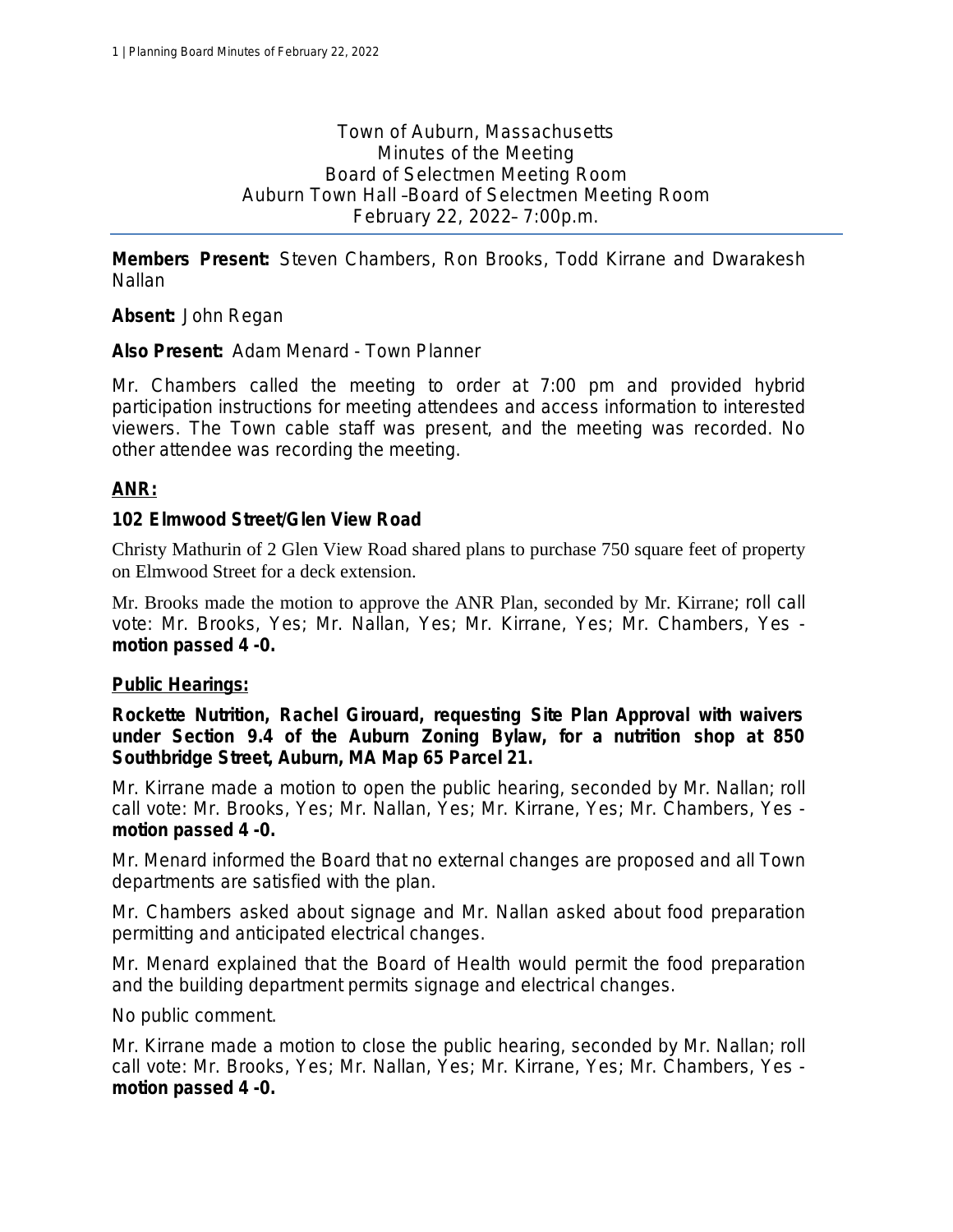Mr. Brooks made a motion to approve the Site Plan, seconded by Mr. Kirrane; *roll call vote: Mr. Brooks, Yes; Mr. Nallan, Yes; Mr. Kirrane, Yes; Mr. Chambers, Yes motion passed 4 -0.*

### **Auburn School Department requesting Site Plan Approval under Section 9.4 of the Auburn Zoning Bylaw, for an expanded parking area and driveway with other site improvements at 35 St. Swanson Road, Auburn, MA Map 32 Parcel 51**

Mr. Brooks made a motion to continue the public hearing to the March 08, 2022 Planning Board meeting, seconded by Mr. Nallan; *roll call vote: Mr. Brooks, Yes; Mr. Nallan, Yes; Mr. Kirrane, Yes; Mr. Chambers, Yes* - *motion passed 4 -0.*

### **Minutes:**

# **02-22-2022**

Mr. Kirrane made the motion to approve the February 22, 2022 Planning Board meeting minutes, seconded by Mr. Nallan; *roll call vote: Mr. Brooks, Yes; Mr. Nallan, Yes; Mr. Kirrane, Yes - motion passed 3-0-1. Mr. Chambers abstained due to meeting absence.*

### **Town Planner Update:**

Mr. Menard reminded the Board and public that the Planning Board is seeking an Associate member and encouraged interested residents to apply.

Mr. Menard also informed the Board that the Open Space Plan is being revised based on initial feedback and updating the Housing Plan will begin soon.

# **Adjournment:**

Mr. Kirrane made the motion to adjourn at 7:17pm, seconded by Mr. Nallan; *roll call vote: Mr. Brooks, Yes; Mr. Nallan, Yes; Mr. Kirrane, Yes; Mr. Chambers, Yes motion passed 4 -0.*

Next meeting will be March 08, 2022 at 7:00 PM.

Respectfully Submitted,

Rachel Pressey, Staff Assistant to the Town Manager

To access video playback of the Planning Board meetings, please visit www.auburnguide.com and click the "Playback of Government Meetings" link on the homepage.

# **Planning Board Packet Documents**

- ANR Application 102 Elmwood Street/Glen View Road
- ANR Plan 102 Elmwood Street/Glen View Road